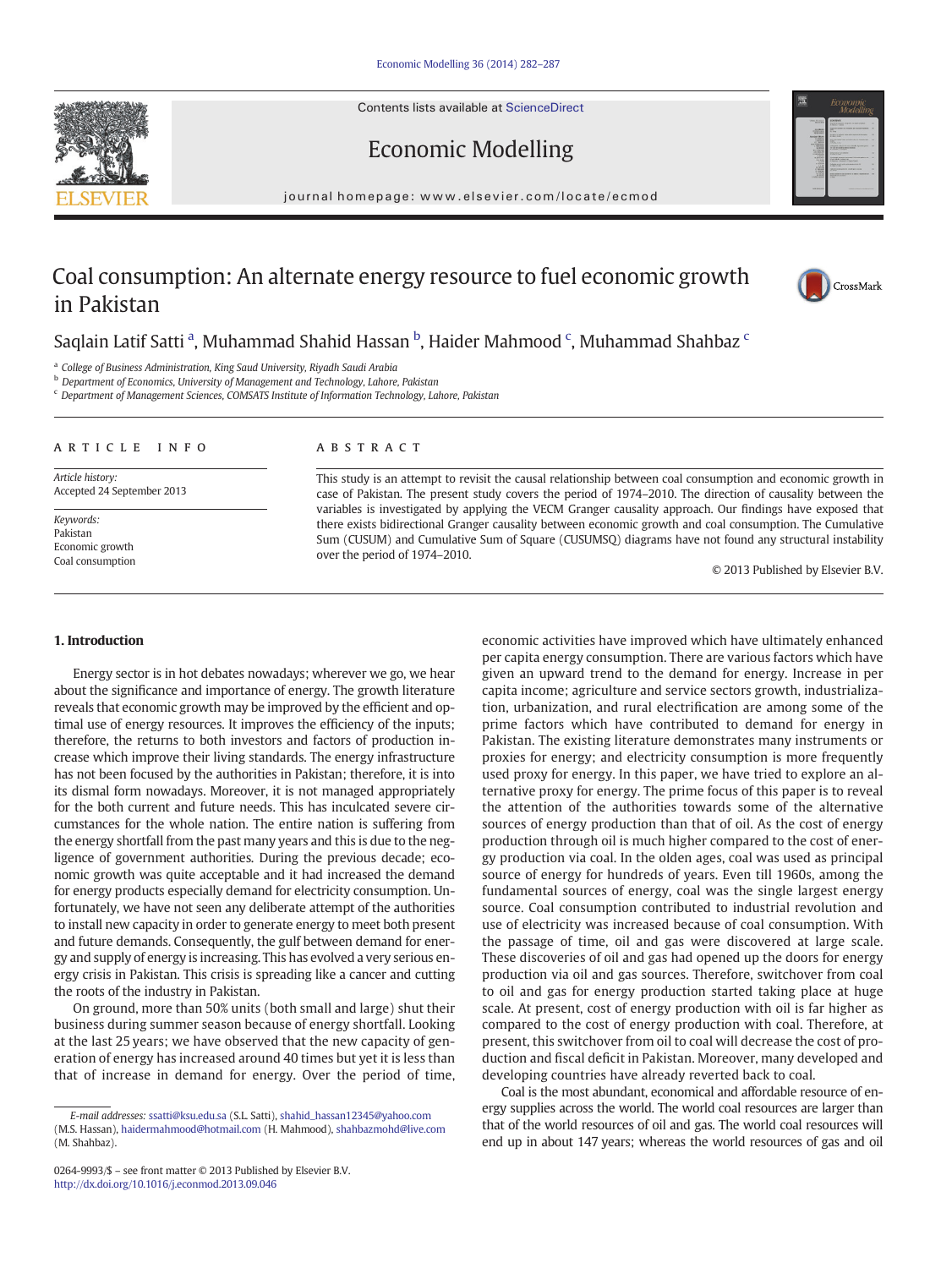will end up in about 63 years and 41 years respectively. This reveals that the demand for coal resource will increase in the coming days [\(Wolde-](#page--1-0)[Rufael, 2010](#page--1-0)). The world coal consumption was 127.5 quadrillion Btu in the year 2006 which will increase to 190.2 quadrillion Btu in the year 2030. It is also observed that out of the total production of coal: 4% is consumed by the households and commercial sectors; industrial users consume 34% coal, and remaining 62% is consumed by the electricity producing units respectively. Moreover; the world consumption of coal will increase to 28% in year 2030 ([Energy Information](#page--1-0) [Administration, 2009\)](#page--1-0). Pakistan is among medium human developed countries ([Human Development Report, 2013](#page--1-0)). Pakistan has blessed with rich coal resources at Tharparkar; mountains of precious metals at Balochistan, Gwadar Port. Dr. Samar Mubarak (December 27th, 2010) disclosed that the coal reserves at Tharparkar have been 175–185 trillion tones. It can produce 50,000 MW of electricity for decades and 100 million barrels of oil for 500 years.<sup>1</sup> Therefore, by using all such resources, the cost of production may come down, and it will ultimately contribute to more economic growth. Therefore; in the light of above discussion, we have come to the point that coal consumption is the most significant and economical energy source for Pakistan, and we have found little literature on the relationship between coal consumption and economic growth in case of Pakistan. So; this article is an attempt to investigate the relationship between coal consumption and economic growth in Pakistan. Moreover; the earlier studies in addition to coal consumption considered labor force and capital formation as additional determinants of domestic production. This study is unique in terms of its model specification by incorporating unemployment, urbanization, service sector value added, and fiscal deficit along with coal consumption as the factors of domestic production in Pakistan.

### 2. Literature review

There are few studies available in existing investigation of the relationship between coal consumption and economic growth. For example, Chandran and Tang  $(2013)$  apply CO<sub>2</sub> emission function by incorporating coal consumption to investigate the relationship between  $CO<sub>2</sub>$  emissions, economic growth and coal consumption in India. They find cointegration between the variables. Their causality analysis reveals that coal consumption is Granger cause of economic growth. [Bloch et al. \(2012\)](#page--1-0) investigate the causal relationship between economic growth and coal consumption by applying the vector error correction models and the innovative accounting technique for a case of China using demand and supply side functions over the period of 1965–2008 and 1997–2008 respectively. Their empirical findings expose that coal consumption causes aggregate output. The demand side analysis reveals the bidirectional causality between aggregate output and coal consumption. [Nasiru \(2012\)](#page--1-0) examines the relationship between coal consumption and economic growth for Nigeria over the period of 1980–2010 by using a two-step residual-based approach to cointegration and Granger causality test. The empirical findings confirm the presence of cointegration between coal consumption and economic growth. The causality analysis reports that coal consumption is Granger cause of economic growth. [Li and](#page--1-0) [Leung \(2012\)](#page--1-0) probe the causality between real GDP and coal consumption for 31 provinces of China over the period of 1985–2008. They have applied panel unit root test and panel cointegration approach for stationary properties and long run relationship between the variables. Their empirical findings have disclosed that there exists long run relationship between economic growth and coal consumption and feedback effect is also found between both variables in the central and coastal regions but real GDP Granger causes coal consumption in the Western region. [Jinke](#page--1-0) [and Li \(2011\)](#page--1-0) investigate the relationship between economic growth and coal consumption for India and China. They have used Granger causality test based on error correction mechanism. They find that coal consumption Granger causes economic growth in India but unidirectional causality running from economic growth to coal consumption is found in case of China. [Behname \(2011\)](#page--1-0) examines the causal relationship between coal consumption and economic growth for long-run in case of Greater Middle East zone. Their empirical evidence reveals the neutral effect between coal consumption and economic growth.

[Kumar and Shahbaz \(2012\)](#page--1-0) reinvestigate the causal relationship between economic growth and coal consumption in case of Pakistan. They have used endogenous two-break unit root test in order to test unit root problem and the ARDL bounds testing approach to examine long term relationship between the variables. They have also applied dynamic and fully modified ordinary least square in order to compare the robustness of the estimates and the VECM Granger causality is used to test the direction of causality over the period of 1971–2009. Their empirical evidence has confirmed the presence of long run relationship among the variables. They have also noted that coal consumption, capital and labor are contributing factors to economic growth. The feedback effect is found between coal consumption and economic growth and same inference is validated by [Shahbaz and Dube \(2012\).](#page--1-0) [Shahbaz et al. \(2012\)](#page--1-0) probe the relationship between energy (renewable and non-renewable) consumption and economic growth by applying the bounds testing approach to cointegration. The direction of causal relationship between the variable is investigated by applying the VECM Granger causality framework. They find that renewable and non-renewable energy consumption boost economic growth while the feedback effect is found between renewable energy consumption and economic growth and same is true for non-renewable energy consumption and economic growth.

[Wolde-Rufael \(2010\)](#page--1-0) reassesses the link between coal consumption and real gross domestic product by incorporating capital and labor as additional determinants of economic growth and coal consumption over the period of 1965–2005. The causality analysis reveals that coal consumption Granger causes economic growth in India and Japan but coal consumption is Granger cause of economic growth in China and South Korea. The author has also reported the feedback effect between both variables in case of South Africa and the United States. [Jinke et al. \(2009\)](#page--1-0) explore the causality relationship between both variables in case of developing economies. They find that coal consumption has the neutral impact on economic growth. [Zahid \(2008\)](#page--1-0) investigates the relationship between energy consumption and economic growth in Pakistan, India, Sri Lanka, Bangladesh and Nepal and reports the neutral effect between coal consumption and economic growth in Pakistan.<sup>2</sup> [Alam and Butt](#page--1-0) [\(2002\)](#page--1-0) investigate the relationship between energy consumption and economic growth by applying production in case of Pakistan. They note that the variables are cointegrated for long run relationship and causality analysis reported that energy consumption and economic growth are interdependent. But, [Aqeel and Butt \(2001\)](#page--1-0) report that economic growth Granger causes total energy consumption.

#### 3. Data source and methodological framework

#### 3.1. Data source

We have obtained the data of real per capita GDP, unemployment per capita, urban population per capita and real service sector value added per capita from world development indicators ([CD-ROM, 2013\)](#page--1-0). Economic survey of Pakistan (various issues) is combed to collect data for fiscal deficit per capita. The study covers the period of 1974–2010.

#### 3.2. Methodological framework

We have followed the log–linear specification to investigate the impact of coal consumption, unemployment, urbanization, fiscal deficit

 $1$  Also, Reko Diq, is a small town in Chaghi; Balochistan, Pakistan. It has 5th largest gold mine. This town is famous for its vast gold and copper reserves.

<sup>&</sup>lt;sup>2</sup> [Khan and Qayyum \(2009\)](#page--1-0) also reported that coal consumption does not Granger causes economic growth and same is true from opposite side.